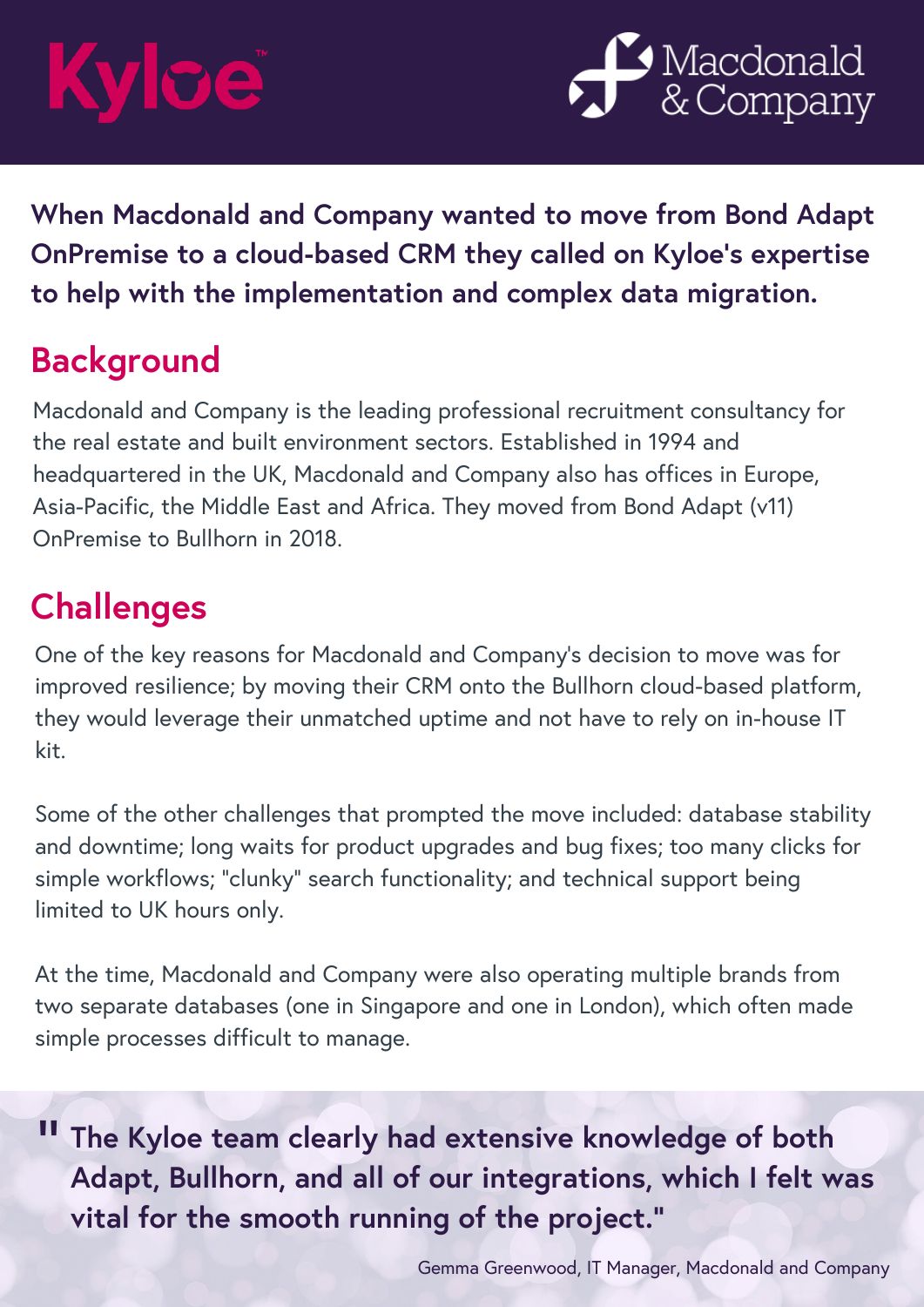### **What did the project look like?**

Gemma Greenwood (IT Manager, Macdonald and Company) was slightly apprehensive about the move, due to the complexity of their project, but as she was already familiar with some of the Kyloe team after working with them on previous Bond Adapt projects, when Bullhorn recommended us as an integration partner she felt comfortable that we were the right partner for the job.

Project goals for Kyloe included:

**Kylce** 

- Implement Bullhorn, moving them to a cloud-based platform
- Cleanse, map and migrate data from two separate Bond Adapt databases into one centralised system
- Configure Bullhorn to meet their needs – including record filtering and skill code remapping
- Integrate products from Kyloe and other Bullhorn marketplace partners (Cube19, RSM Intime, Daxtra, Broadbean, Icetrak), to be live from day one
- Ensure user adoption by training staff in all office locations and providing post go live support

" **I was really impressed – it was a complex project including a lot of elements - if it wasn't for Kyloe's knowledge of Adapt systems as well as Bullhorn, it wouldn't have gone as smoothly."**

> Gemma Greenwood, IT Manager, Macdonald and Company



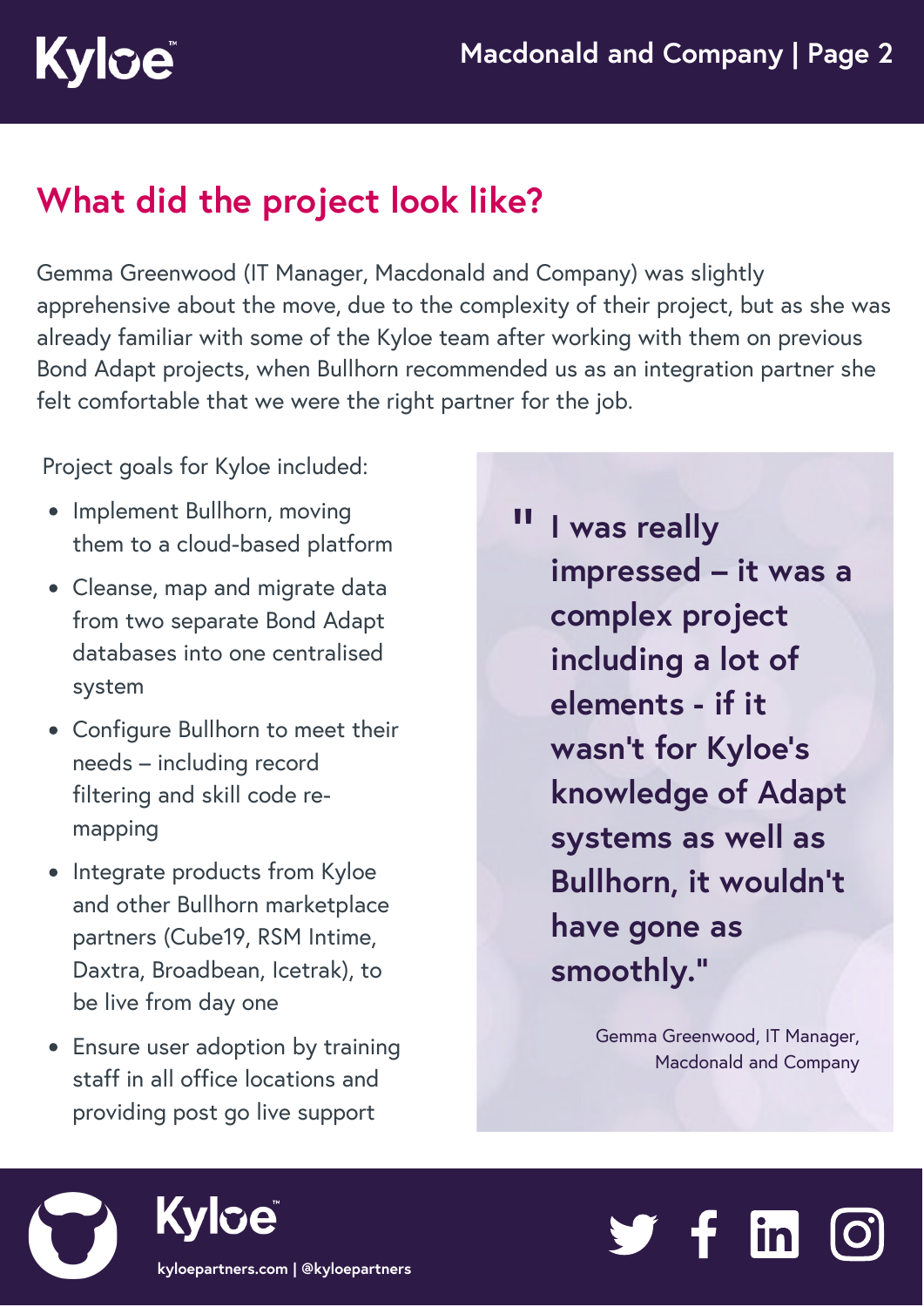# **Kyloe**

### **The Kyloe solution**

From start to end the project took six months, and involved moving over 23million records. In order to ensure it was delivered on time with no major issues, Kyloe's solution was to:

- Assign a Project Management team to manage the whole project. At the start of the project, the focus for this team was to listen to, and really understand, Macdonald and Company's current database and existing processes; this allowed them to create a well thought-out Statement of Work and ensure all requirements were included.
- Implement some of Kyloe's own products (Awesomedocs with DocuSign, and Publish) to help streamline and automate processes, such as formatting of CVs, and document signing.
- Encourage user adoption from day one by delivering user training to all users in all global offices before the go live date, including System Admin training and Subject Matter training (SME) for specific users.

As with all Kyloe projects, communication was key and stakeholders were kept upto-date throughout each phase of the project. Macdonald and Company also appointed an internal super user group who discussed ideas internally.

" **"The Kyloe team really took the time to understand how we used our current database and our business processes which really helped when setting up our new Bullhorn system with regards to customisations and integrations."**

Gemma Greenwood, IT Manager, Macdonald and Company